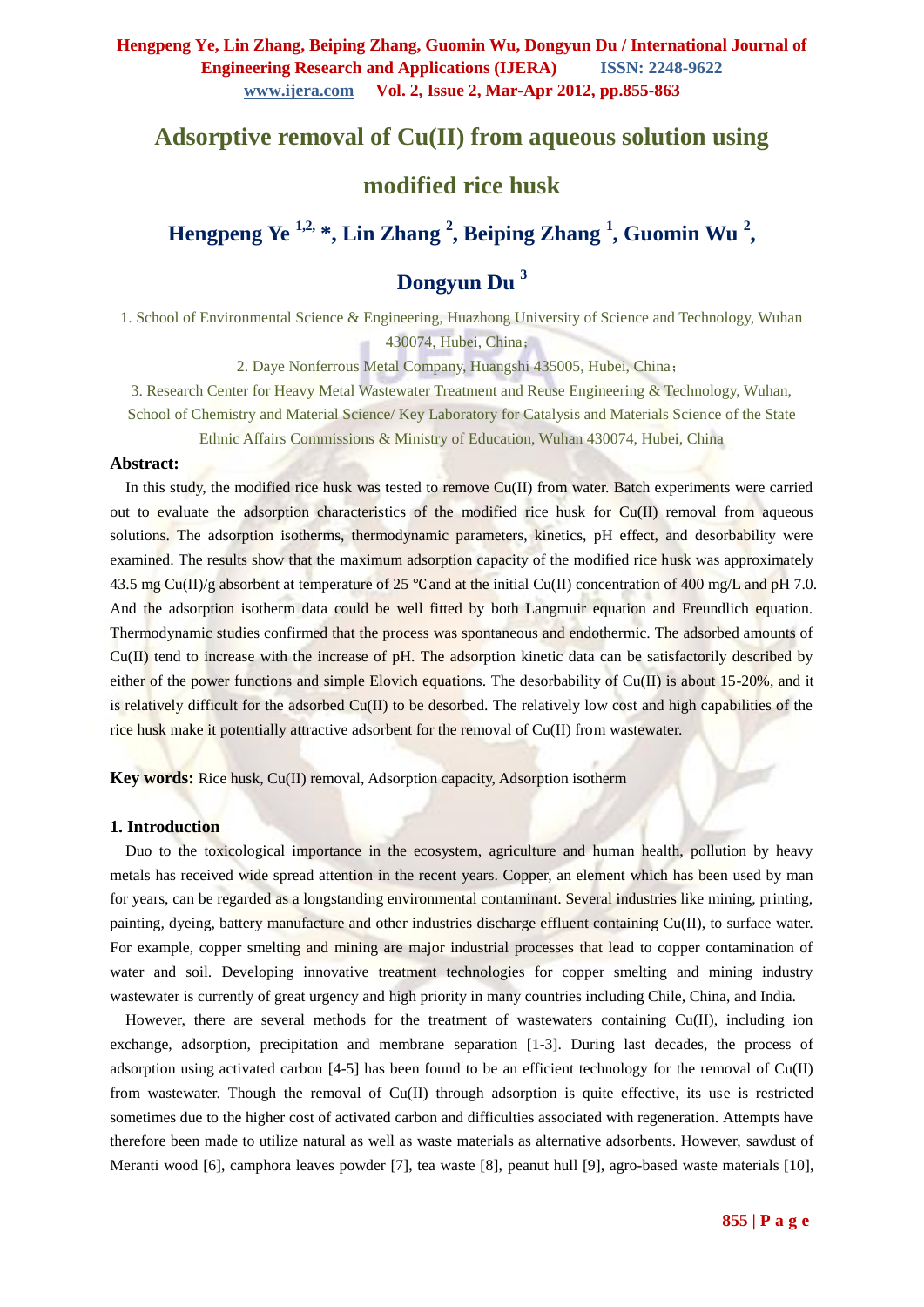soil samples [11], shells of lentil [12], shells of wheat [12], sugar beet pulp [13] and modified loquat leaves[14] are some of the alternatives of costly activated carbons. Although many of these adsorbents can effectively remove Cu(II), most of them present some disadvantages such as poor adsorption capacity, low efficiency/cost ratio and ineffectiveness for low metal concentrations.

China produces millions of tons of rice annually. Rice husk is a by-product of the rice milling industry and the amount of rice husk available is far in excess of any local uses, thus frequently causing disposal problems. Therefore, rice husk is very inexpensive, with a cost of 1/50-1/40 of that of active carbon, and thus its use would significantly lower the cost of wastewater treatment. In addition, the use of rice husk would represent effective utilization of waste matter. The modified rice husk has been successfully used to remove  $Cd(II)$  from water [15].

The objective of this work was to study the feasibility of using modified rice husk as adsorbents for the removal of Cu(II) from wastewater. Rice husk was chosen due to its granular structure, insolubility in water, chemical stability and local availability. In this work, batch experiments were carried out to evaluate the adsorption characteristics of the modified rice husk for Cu(II) removal from aqueous solutions. The adsorption isotherms, thermodynamic parameters, kinetics, pH effect, and desorbability were examined.

### **2. Materials and methods**

#### *2.1. Materials*

The used rice husk was purchased at a local market. It was dried in an oven at 105 ℃ for a period of 24 h, and then ground and sieved to obtain uniform material  $(\leq 75 \text{ µm})$ . The chemical compositions and physical properties of rice husk are given in Table 1. The BET surface area was measured by the  $N_2$  adsorption-desorption technique using a NOVA-1000 (Ver.3.70) analyzer. The bulk density of the adsorbent was determined with a densitometer. Mercury porositometry determined porosity of the adsorbent. Chemical analysis of the rice husk showed the presence of various oxides of Ca, Si, Mn, Mg, and Fe.

|                                          |        | Table 1: Chemical compositions and physical properties of rice mask |        |  |
|------------------------------------------|--------|---------------------------------------------------------------------|--------|--|
| Chemical composition                     |        | Physical properties                                                 |        |  |
| Moisture                                 | 8.25%  | Surface area $(m^2/g)$                                              | 438.05 |  |
| <b>Volatile matter</b>                   | 42.80% | Bulk density $(g/cm^3)$                                             | 0.3086 |  |
| Fixed carbon                             | 30.56% | Porosity (fraction)                                                 | 0.38   |  |
| Ash (oxides of Ca, Mn, Si, Fe, Mg, etc.) | 18.39% |                                                                     |        |  |

**Table 1 : Chemical compositions and physical properties of rice husk**

About 20 g of dried s were treated with 200 mL 3 M sodium hydroxide at 60  $^{\circ}$ C for 2 h in a paraffin bath. The sodium hydroxide used was an equivalent amount required to remove all silica present in the husks. The husks were then filtered and washed with distilled water until the filtrate was neutral. The treated husks were dried at 105 <sup>o</sup>C in an oven and left overnight. The dried husk was carbonized with 50 mL 30% sodium hydroxide under nitrogen atmosphere at temperatures ranging from 400 to 650 $\degree$ C, for 45 min. Then the carbonized husks were washed with distilled water until the filtrate was about pH  $6-7$ . The samples were then dried at 105  $^{\circ}$ C in an oven overnight and ball-milled into powder that passed through 75μm mesh.

### *2.2. Experimental procedure*

In the present investigation the batch mode of operation was selected in order to measure the progress of adsorption. It was carried out by shaking 100 mg of modified rice husk with 100 mL aqueous solution of adsorbate (CuSO4) of different concentrations (30, 60, 90, 120, 150, 200, 300, 400 mg/L) at different temperature (15 °C, 25 °C, 35 °C) and different pHs (3.1, 4.5, 6.2, 7.0, 7.6, 8.1) in different glass bottles in a shaking thermostat at a constant speed of 120 rpm. The pH of the adsorbate solution was adjusted by manually adding 0.1 M HCl or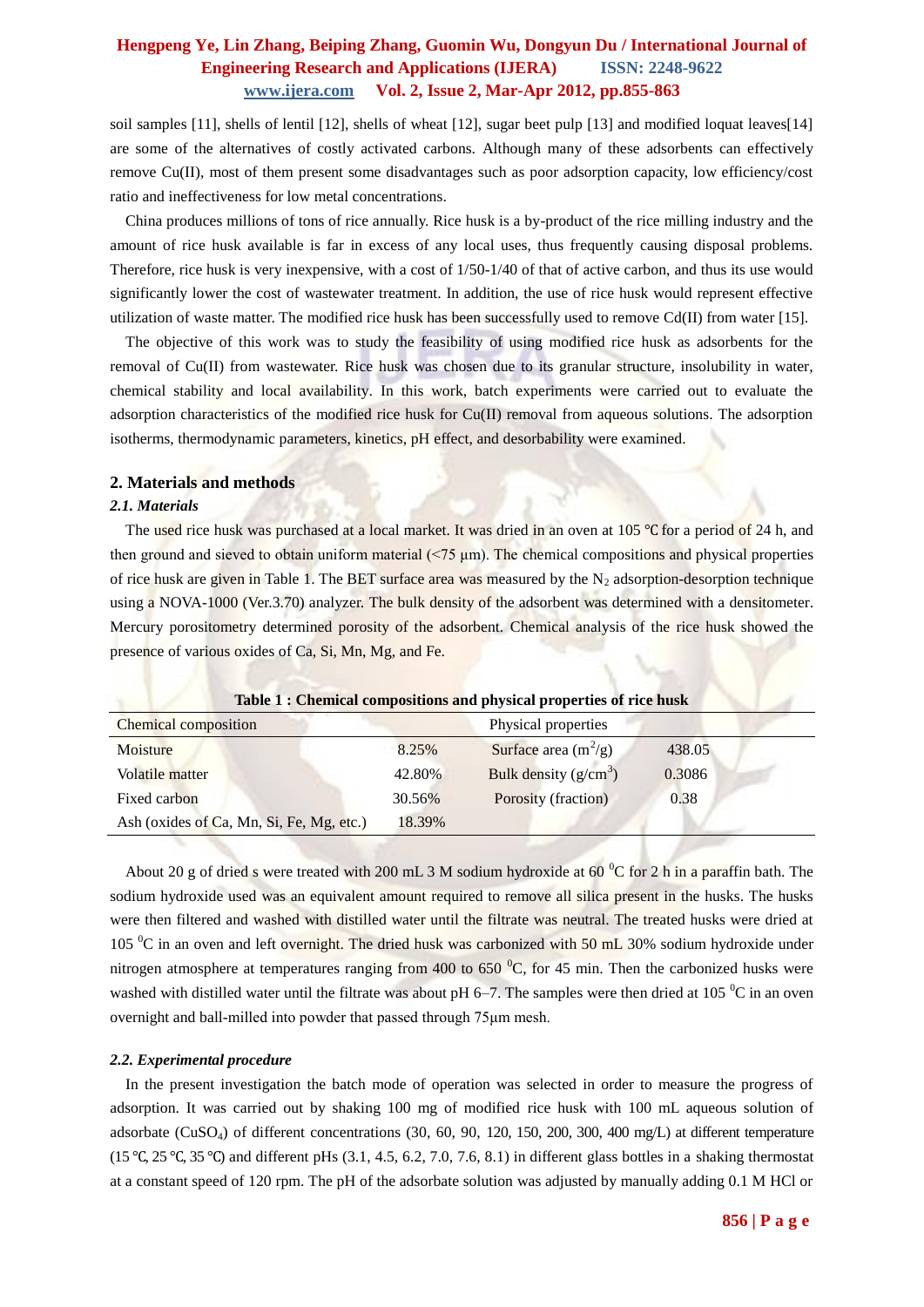0.1 M NaOH solutions using a pH meter. The progress of adsorption was noted at different time intervals till the attainment of saturation. At the completion of predetermined time intervals, the adsorbate and adsorbent were separated by centrifugation at 12000 rpm for 25 minutes in a Sorvall RC-5C centrifuge. And the supernatant liquid was analyzed for Cu(II). Desorption experiments were conducted by shaking 100 mg of adsorbent containing adsorbed Cu(II) with 100 mL of distilled-deionized water at 25 °C and pH 7.0.

Blank samples were run under similar conditions of concentration, pH, and temperature without adsorbent in all cases to correct for any adsorption on the internal surface of the bottles. The duplicate experiments demonstrated the high repeatability of this adsorption method and the experimental error could be controlled within 5-10%.

#### *2.3. Analysis of Cu(II)*

Cu(II) was estimated through atomic absorption spectrophotometer using a Varian Spectra AA 10 Plus atomic absorption spectrophotometer. The band pass was 1 nm. The adsorbed Cu(II) was calculated from the difference of the Cu(II) in solution and the known initial concentration. Each analysis point was an average of three independent parallel sample solutions. Triplicate tests showed that the standard deviation of the results was  $\pm 3\%$ .

#### **3. Results and discussion**

#### *3.1. Cu(II)) adsorption isotherm*

Experiments were performed at different initial Cu(II) concentrations (30, 60, 90, 120, 150, 200, 300, 400 mg/L) at temperature of 15, 25, 35 °C, respectively, and pH of 7.0. The results of the Cu(II) adsorption isotherm experiments are shown in Fig. 1. It can be found that the Cu(II) adsorption capacity of the modified rice husk increased with the Cu(II) equilibrium concentration increasing from 0 to 100 mg/L. This capacity was approximately 38.2, 40.6, 47.8 mg Cu(II)/g absorbents respectively at temperature of 15, 25, 35 °C and at the Cu(II) equilibrium concentration of 100 mg/L and pH 7.0. With a further increase of the Cu(II) equilibrium concentration, the increase of the adsorption capacity was less significant.

Two typical isotherms, as described below in Eqs.  $(1)$  -  $(2)$ , were used for fitting the experimental data:

| Freundlich equation: $q_e = KC_e^{1/n}$ ,         | (1) |
|---------------------------------------------------|-----|
| Langmuir equation: $q_e = q_m b C_e/(1 + bC_e)$ , | (2) |

Where  $q_e$  is the amount adsorbed at equilibrium (mg/g), and  $C_e$  is the equilibrium concentration (mg/L). The other parameters are different isotherm constants, which can be determined by regression of the experimental data. In this study, the isotherm data from Fig. 1 were fitted to the above two models by non-linear regression using the method of least squares. The estimated model parameters with the correlation coefficient  $(R^2)$  and the standard error of estimate (SE) are shown in Table 2. The fitting curves from the two isotherms are also illustrated in Fig. 1. It is shown that the experimental data of Cu(II) adsorption on modified rice husk could be well fitted by the two isotherms. Clearly, Langmuir equation provided better fitting in terms of  $R^2$  and SE values.

| Table 2 : Estimated isotherm parameters for Cu(II) adsorption |      |       |                       |           |                                              |  |  |
|---------------------------------------------------------------|------|-------|-----------------------|-----------|----------------------------------------------|--|--|
| Freundlich equation $(q_e=KC_e^{1/n})$                        |      |       |                       |           | Langmuir equation $(q_e=q_m b C_e/(1+bC_e))$ |  |  |
| Temperature $K = 1/n$                                         |      |       | $R^2$                 | <b>SE</b> | $q_m(mg/g)$ $b(L/mg)$ $R^2$<br><b>SE</b>     |  |  |
| $15^{\circ}C$                                                 |      |       | 20.1 0.163 0.928 0.93 |           | 1.25<br>0.977<br>42.1<br>0.626               |  |  |
| $25^{\circ}C$                                                 | 22.8 | 0.247 | 0.912 1.13            |           | 0.935<br>45.5<br>0.706<br>0.782              |  |  |
| 35 °C                                                         | 23.9 | 0.305 | 0.895 1.34            |           | 0.928<br>0.542<br>0.856<br>55.2              |  |  |

**Table 2 : Estimated isotherm parameters for Cu(II) adsorption**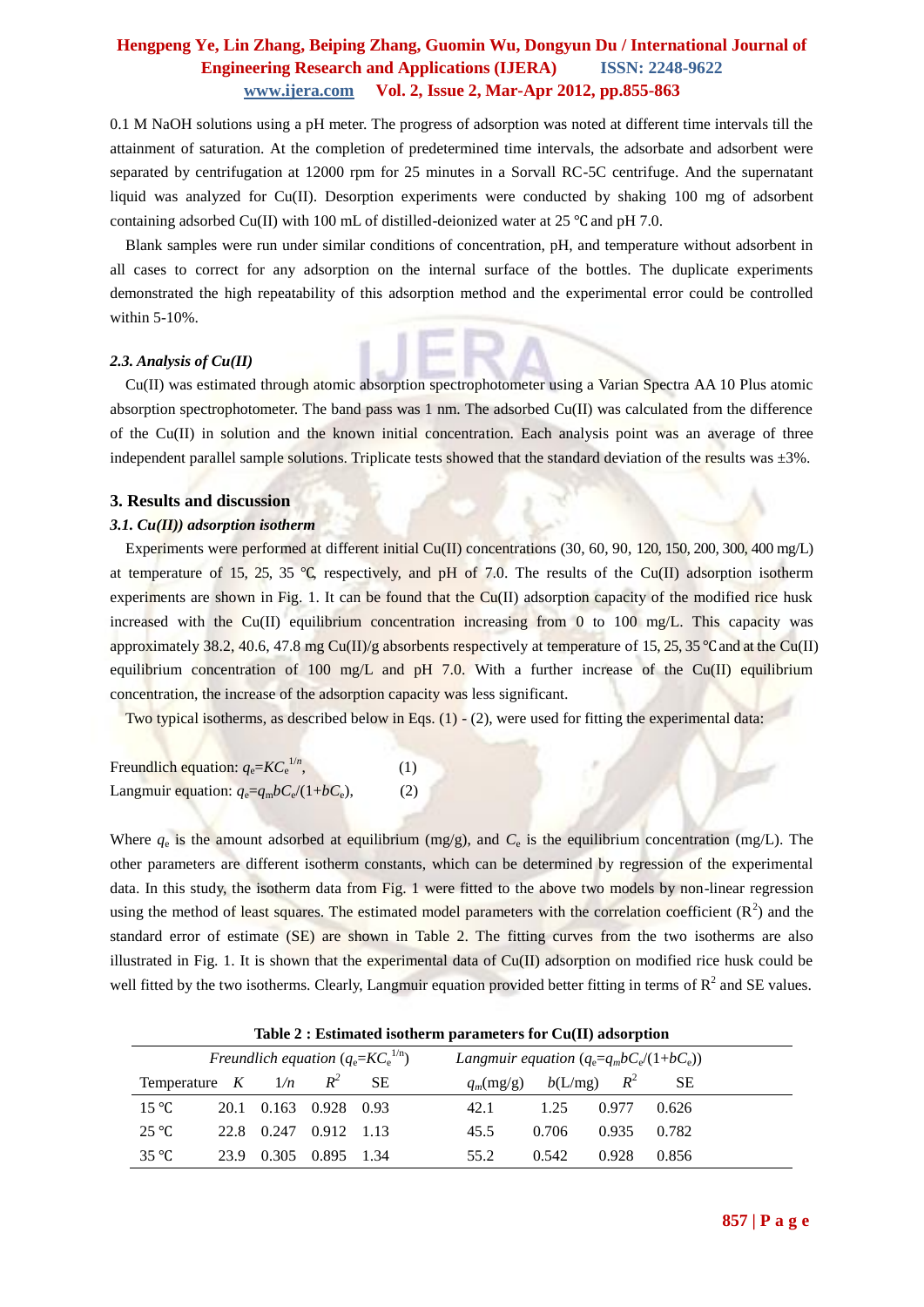

**Figure 1. Cu(II) adsorption isotherm**.

The Cu(II) adsorption on different materials has been widely studied during recent years, such as, on shells of lentil [12], shells of wheat [12], sugar beet pulp [13] and modified loquat leaves[14], etc. At respective optimal pH value and approximately the same Cu(II) equilibrium concentration, their reported Cu(II) adsorption capacities  $(mg/g)$  are given in Table 3. For comparison, the Cu(II) adsorption capacity of the modified rice husk obtained in this study is also listed in Table 3. In comparison with shells of lentil [12], shells of wheat [12], sugar beet pulp [13] and modified loquat leaves[14], the relatively low cost and high capabilities of rice husk make it potentially attractive adsorbent for the removal of Cu(II) from wastewater.

| Material               | Capacity (mg/g) | Source     |  |
|------------------------|-----------------|------------|--|
| shells of lentil       | 8.98            | $[12]$     |  |
| shells of wheat        | 9.51            | [12]       |  |
| sugar beet pulp        | 28.5            | [13]       |  |
| modified loquat leaves | 33.3            | [14]       |  |
| rice husk              | 45.5            | This study |  |

**Table 3 : Cu(II) adsorption capacities of different low cost and easily available materials (at 20-25 <sup>0</sup>C)**

## *3.2. Thermodynamic parameters*

Thermodynamic parameters such as free energy ( $\Delta G^0$ ), enthalpy ( $\Delta H^0$ ), and entropy ( $\Delta S^0$ ) change of adsorption can be evaluated from eqs. (3):

$$
K_{\rm d}=q_{\rm e}/C_{\rm e},\tag{3}
$$

Where  $K_d$  is the sorption distribution coefficient. The  $K_d$  values are used to determine the  $\Delta G^0$ ,  $\Delta H^0$ , and  $\Delta S^0$ ,

$$
\Delta G^0 = -RT \ln K_d, \tag{4}
$$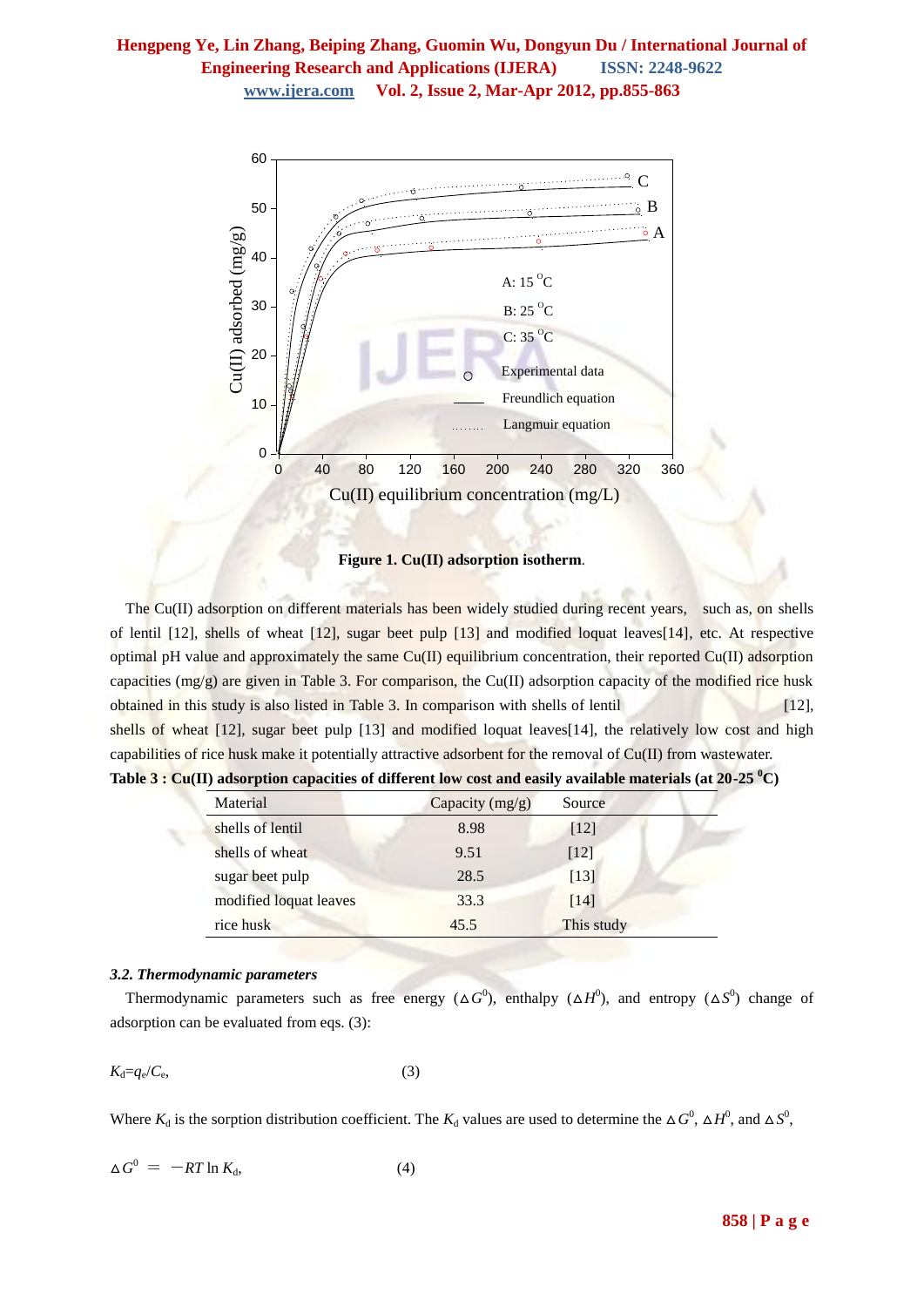where  $\Delta G^0$  (cal mol<sup>-1</sup>) is the free energy of adsorption, *T* (Kelvin) is the absolute temperature, and *R* is the universal gas constant.

The  $K_d$  may be expressed in terms of the  $\Delta H^0$  (kcal mol<sup>-1</sup>) and  $\Delta S^0$  (cal mol<sup>-1</sup> K<sup>-1</sup>) as a function of temperature:

$$
\ln K_{\rm d} = \Delta H^0 / (RT) + \Delta S^0 / R, \tag{5}
$$

The values of  $\Delta H^0$  and  $\Delta S^0$  can be calculated from the slope and intercept of a plot of ln  $K_d$  vs 1/*T*.Thermodynamic parameters such as free energy of adsorption ( $\Delta G^0$ ), the heat of adsorption ( $\Delta H^0$ ), and stand entropy changes  $(\Delta S^0)$  during the adsorption process at the initial Cu(II) concentration of 30 mg/L were calculated using Eqs. (3), (4), and (5). The temperature range used was from 15 to 35 °C. The Gibbs free energy indicates the degree of spontaneity of the sorption process and the higher negative value reflects more energetically favorable sorption. ( $\Delta H^0$ ) and ( $\Delta S^0$ ) were obtained from the slope and intercept of a plot of ln  $K_d$  against 1/*T* (Fig. 2). The values of the parameters thus calculated are recorded in Table 4. Negative values of  $\Delta G^0$  indicate the spontaneous nature of the adsorption process. The value of  $\Delta G^0$  becomes more negative with increasing temperature. This shows that an increase in temperature favors the adsorption process. The positive values of  $\Delta H^0$  indicate that the adsorption process was endothermic in nature and the negative values of  $\Delta S^0$  suggest the probability of favorable adsorption.



**Figure 2.** A plot of  $\ln K_d$  against  $1/T$  for Cu(II) adsorption by rice husk.

**Table 4 : Thermodynamic parameters for adsorption of Cu(II) on rice husk**

|       |                   | $-\Delta G^0$ (cal mol <sup>-1</sup> ) | $\wedge H^0$   | $-\wedge S^0$                                 |
|-------|-------------------|----------------------------------------|----------------|-----------------------------------------------|
|       | 15 °C 25 °C 35 °C |                                        | $(kcal mol-1)$ | $\text{(cal mol}^{-1} \text{ K}^{-1}\text{)}$ |
| 478.0 | -940              | 1495                                   | 13.88          | 50.35                                         |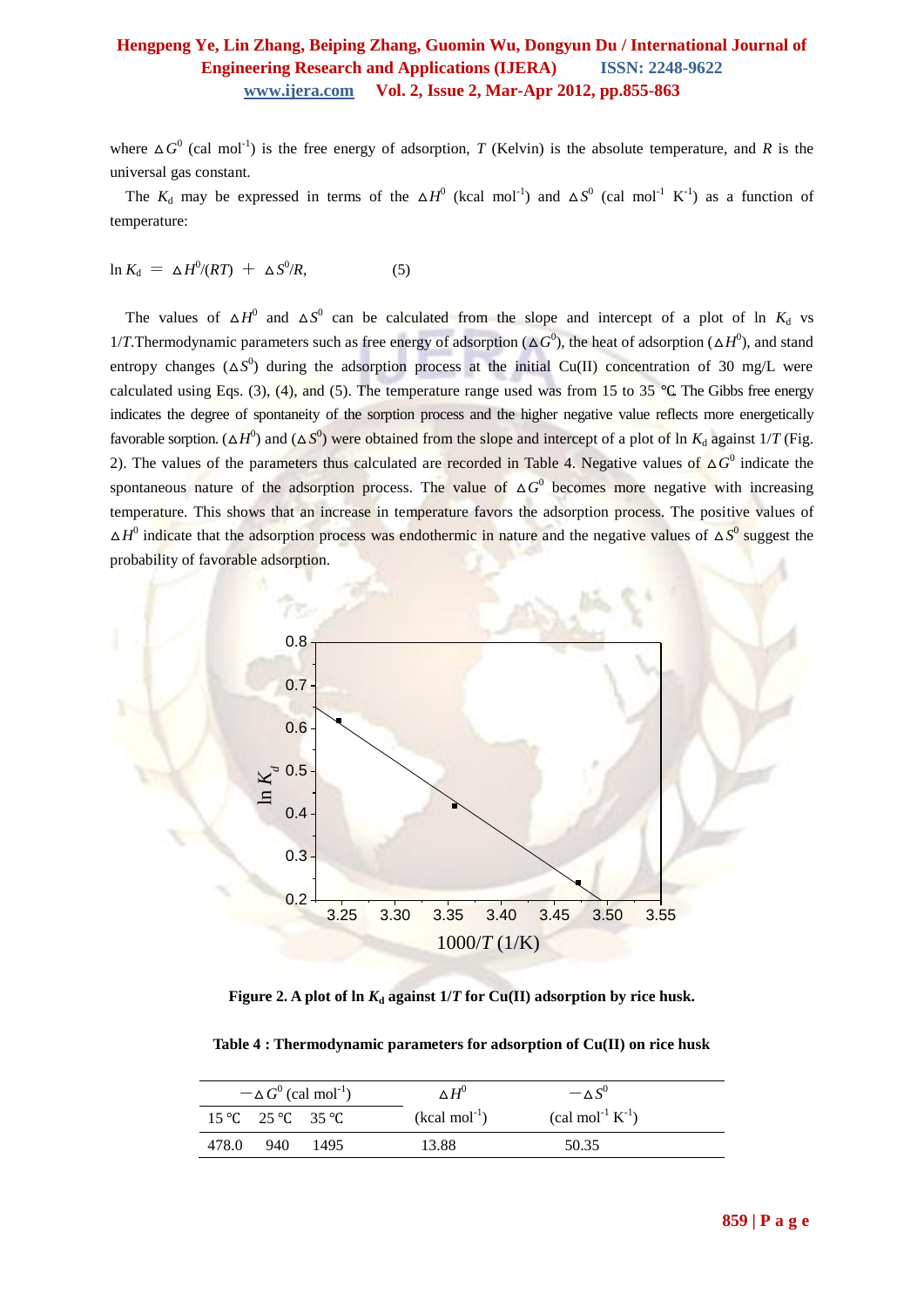### *3.3. Effect of pH*

Experiments were performed at different pH (3.1, 4.5, 6.2, 7.0, 7.6, 8.1) and the initial Cu(II) concentration of 150 mg/L at 25 ℃. The results of the effect of pH on adsorption of Cu(II) are presented in Fig. 3. It was found that the total amount of adsorption of Cu(II) onto modified rice husk increases with an increase of pH from 3.1 to 8.1. The pH of the aqueous solution is an important variable that influences the adsorption of Cu(II) at the solid-liquid interfaces. However, the modified rice husk possesses a negative surface charge in solution. As pH changes, surface charge also changes, and the sorption of charged species is affected (attract ion between the positively charged metal ion and the negatively charged rice husk surface). Furthermore, a lower pH value causes the rice husk surface to carry more positive charges and thus would more significantly repulse the positively charged species (Cu(II)) in solution.



**Figure 3. Effect of pH on adsorption of Cu(II).**

## *3.4. Cu(II) adsorption kinetic*

Experiments were performed at the initial Cu(II) concentration of 150 mg/L and at temperature of 15, 25, 35 ℃, respectively. The results of Pb(II) adsorption kinetic experiments are shown in Fig. 4. It can be seen that the majority of Cu(II) adsorption on the modified rice husk were completed in 5-15 minutes. For example, after 15 minutes of adsorption, the Cu(II) adsorbed on the rice husk at 15, 25, 35 °C was, respectively, 89.2%, 91.1%, 92.6% of that at 180 minutes.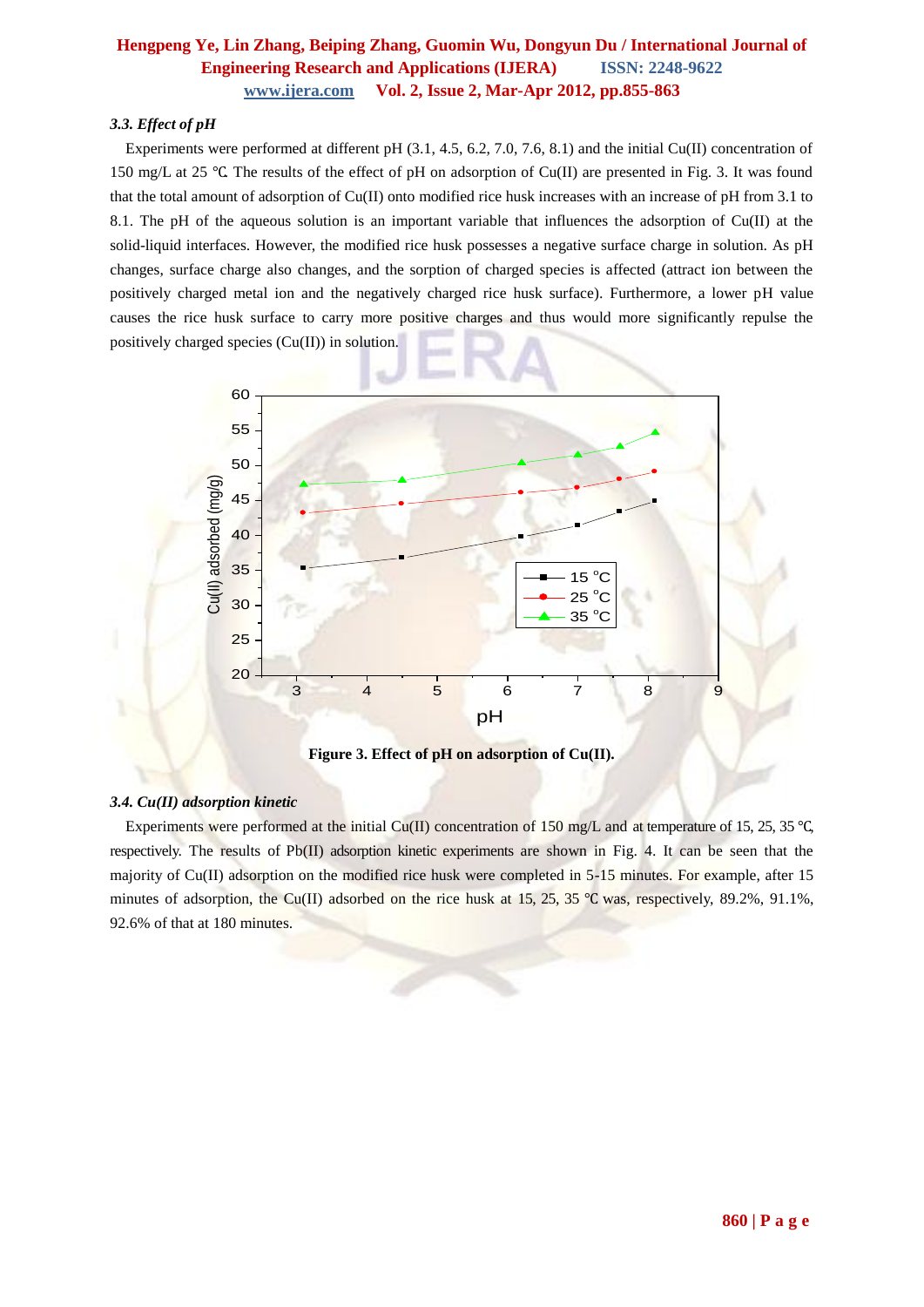

**Figure 4. Cu(II) adsorption kinetics.**

The Cu(II) adsorption kinetic data (Fig. 4) were fitted with several kinetic models (first order, second, power function, and simple Elovich [16]) by none-liner regression. The first- and second-order kinetic models were ruled out because their correlation coefficients  $(R^2)$  for the present experimental data were too small (< 0.6). Power function and simple Elovich kinetic equations and estimated parameters with  $R^2$  and SE are shown in Table 5. Based on  $R^2$  and SE, the kinetics of Cu(II) adsorption on the rice husk can be satisfactorily described by either of the power functions and simple Elovich equations. Therefore, the fitting curves resulting from both equations are plotted in Fig. 4 as well. The high applicability of the simple Elovich equation for the present kinetic data is generally in agreement with other researchers' results that the Elovich equation was able to describe properly the kinetics of Cu(II) adsorption on lignite [17] and cashew nut shell [18].

| Table $5:$ Estimated kinetic model parameters for $Cu(II)$ adsorption |      |       |                                    |           |      |                                        |       |           |  |
|-----------------------------------------------------------------------|------|-------|------------------------------------|-----------|------|----------------------------------------|-------|-----------|--|
|                                                                       |      |       | Power function equation $(q=at^b)$ |           |      | Simple Elovich equation $(q=a+b\ln t)$ |       |           |  |
| Temperature a                                                         |      | b     | $R^2$                              | <b>SE</b> | a    |                                        | $R^2$ | <b>SE</b> |  |
| $15^{\circ}C$                                                         | 11.4 | 0.452 | 0.967                              | 0.387     | 7.56 | 12.2                                   | 0.982 | 0.351     |  |
| $25^{\circ}C$                                                         | 13.2 | 0.491 | 0.929                              | 0.776     | 9.52 | 14.1                                   | 0.961 | 0.425     |  |
| 35 °C                                                                 | 20.5 | 0.355 | 0.955                              | 0.513     | 17.2 | 13.0                                   | 0.979 | 0.402     |  |

#### *3.5. Cu(II) desorption studies*

The tests of Cu(II) desorption were conducted with four initial Cu(II) concentrations (60, 120, 200, 400 mg/L) as shown in Table 6. The Cu(II) desorbability can be defined as the ratio of the desorbed Cu(II) over the total adsorbed Cu(II) by the adsorbent. Therefore, the desorbability of Cu(II) can be used to indicate the degree of Cu(II) desorption from the adsorptive materials. The data in Table 6 show that the desorbability of Cu(II) is about 15-20%. And the amount of the desorbed Cu(II) is slightly increased with the increase of the adsorbed Cu(II). These results indicate that the Cu(II) adsorption on the modified rice husk is not completely reversible and the bonding between the rice husk and adsorbed Cu(II) is likely strong. And it is relatively difficult for the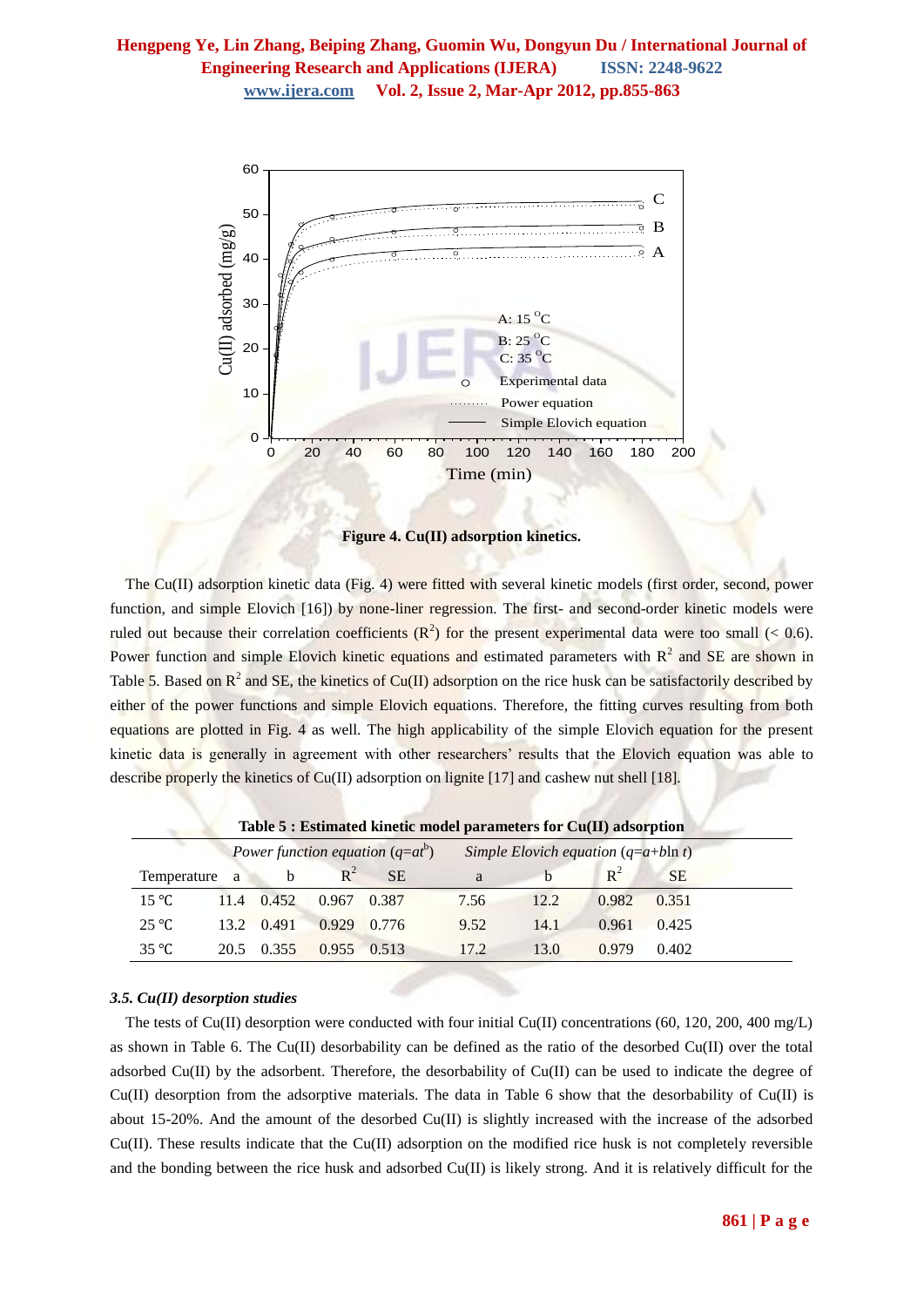| Table $6:$ Desorbability of the adsorbed $Cu(II)$ on rice husk |                   |                   |               |  |  |  |  |  |
|----------------------------------------------------------------|-------------------|-------------------|---------------|--|--|--|--|--|
| Initial Concentration                                          | Adsorbed $Cu(II)$ | Desorbed $Cu(II)$ | Desorbability |  |  |  |  |  |
| (mg/L)                                                         | (mg/g)            | (mg/g)            | (%)           |  |  |  |  |  |
| 60                                                             | 22.6              | 3.41              | 15.1          |  |  |  |  |  |
| 120                                                            | 39.3              | 7.19              | 18.3          |  |  |  |  |  |
| 200                                                            | 42.0              | 7.77              | 18.5          |  |  |  |  |  |
| 400                                                            | 43.5              | 8.31              | 19.1          |  |  |  |  |  |
|                                                                |                   |                   |               |  |  |  |  |  |

adsorbed Cu(II) to be desorbed from the modified rice husk.

### **4. Conclusions**

The modified rice husk has been found to be a very effective adsorbent for the efficient removal of Cu(II) from water. The maximum adsorption capacity of the modified rice husk was approximately 43.5 mg Cu(II)/g absorbent at temperature of 25 ℃ and at the initial Cu(II) concentration of 400 mg/L and pH 7.0. And the adsorption isotherm data could be well fitted by both Langmuir equation and Freundlich equation. Thermodynamic studies confirmed that the process was spontaneous and endothermic. The adsorbed amounts of Cu(II) tend to increase with the increase of pH. The adsorption kinetic data can be satisfactorily described by either of the power functions and simple Elovich equations. The desorbability of Cu(II) is about 15-20%, and it is relatively difficult for the adsorbed  $Cu(II)$  to be desorbed. The relatively low cost and high capabilities of the rice husk make it potentially attractive adsorbent for the removal of Cu(II) from wastewater.

### **References**

- [1] A. Demirbas, E. Pehlivan, F. Gode, T. Altun, G. Arslan. Adsorption of Cu(II), Zn(II), Ni(II), Pb(II), and Cd (II) from aqueous solution on Amberlite IR-120 synthetic resin [J]. Journal of Colloid and Interface Science, 2005, 282 (1): 20-25.
- [2] M.A. Abd El-Ghaffar, Z.H. Abdel-Wahab, K.Z. Elwakeel. Extraction and separation studies of  $silver(I)$  and copper(II) from their aqueous solution using chemically modified melamine resins[J]. Hydrometallurgy, 2009, (96): 27-34.
- [3] D.K. Saikia, R.P. Mathur, S.K. Srivastava. Adsorption of copper, zinc and lead by bed sediments of river Ganges in India [J]. Environ Technol Lett.. 1987, 8: 149–152.
- [4] A. Wilczak, T.M. Keinath. Kinetics of sorption and desorption of copper(II) and lead(II) on activated carbon [J]. Water Environ Res. 1993, 65: 238–244.
- [5] Chao-Yin Kuo. Water purification of removal aqueous copper (II) by as-grown and modified multi-walled carbon nanotubes [J]. Desalination, 2009, (2): 781-785.
- [6] A. Ahmad, M. Rafatullah, O. Sulaiman. Removal of Cu (II) and Pb (II) ions from aqueous solutions by adsorption on sawdust of Meranti wood [J]. Desalination, 2009, 247(1-3): 636-646.
- [7] H. Chen, G. Dai, J. Zhao, A. Zhong, J. Wu, H. Yan. Removal of copper (II) ions by a biosorbent-cin-namomum camphora leaves powder [J]. Journal of Hazardous Materials, 2010, 177(1-3): 228-236.
- [8] B.M.W.P.K. Amarasinghe, R.A. Williams. Tea waste as a low cost adsorbent for the removal of Cu and Pb from wastewater [J]. Chemical Engineering Journal, 2007, 132(1-3): 299-309.
- [9] C. Zhu, L. Wang, W. Chen. Removal of Cu(II) from aqueous solution by agricultural by-product: Peanut hull [J]. Journal of Hazardous Materials, 2009, 168(2-3): 739-746.
- [10] Ayhan Demirbas. Heavy metal adsorption onto agro-based waste materials: A review [J]. Journal of